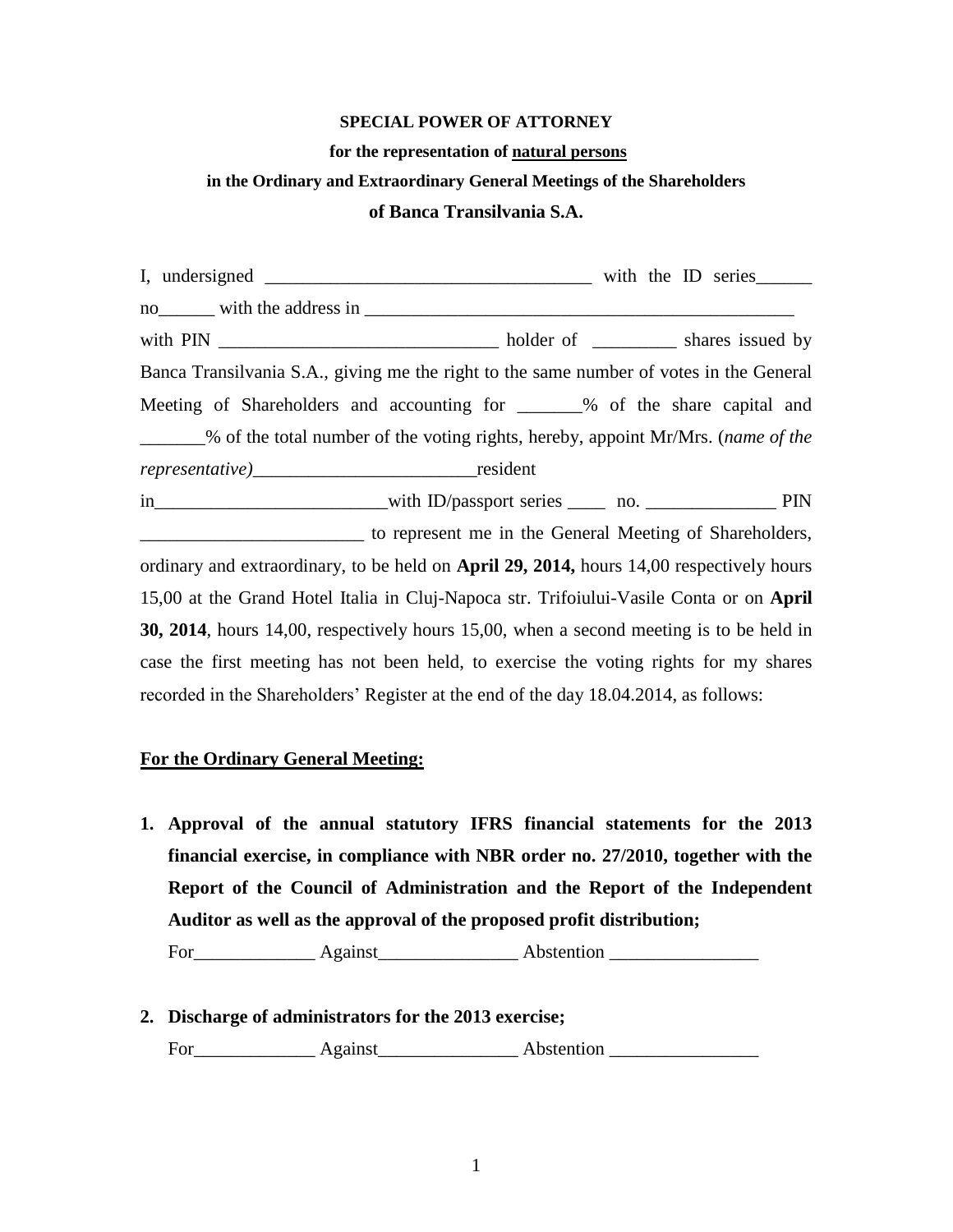**3. Approval of the Budget for expenditure and revenues and the investment plan for 2014 (business plan for 2014);** 

For Against Abstention **Abstention** 

# **4. Election of the new members of the Council of Administration for the 2014-2018 mandate; the deadline for applications is 14.04.2014;**

| 1. Horia Ciorcila        |                         |                                |  |  |
|--------------------------|-------------------------|--------------------------------|--|--|
|                          |                         |                                |  |  |
| 2. Roberto Marzanati     |                         |                                |  |  |
|                          |                         |                                |  |  |
| 3. Costel Ceocea         |                         |                                |  |  |
|                          |                         |                                |  |  |
| 4. Radu Danut Palagheanu |                         |                                |  |  |
|                          |                         |                                |  |  |
| 5. Vasile Puscas         |                         |                                |  |  |
|                          |                         |                                |  |  |
|                          |                         |                                |  |  |
|                          |                         |                                |  |  |
| 7. Ivo Gueorguiev        |                         |                                |  |  |
|                          |                         |                                |  |  |
| 8. Carmen Retegan        |                         |                                |  |  |
|                          |                         |                                |  |  |
|                          | <b>6.</b> Thomas Grasse | For Against Against Abstention |  |  |

**5. Decision regarding the remuneration of administrators for the 2014 exercise, including the maximum cap of additional remunerations granted to the administrators and managers;**

For\_\_\_\_\_\_\_\_\_\_\_\_\_ Against\_\_\_\_\_\_\_\_\_\_\_\_\_\_\_ Abstention \_\_\_\_\_\_\_\_\_\_\_\_\_\_\_\_

 **6. The extension of the service provision contract with S.C. KPMG Audit S.R.L. in regard to auditing the Bank's financial statements for the 2014 financial period,**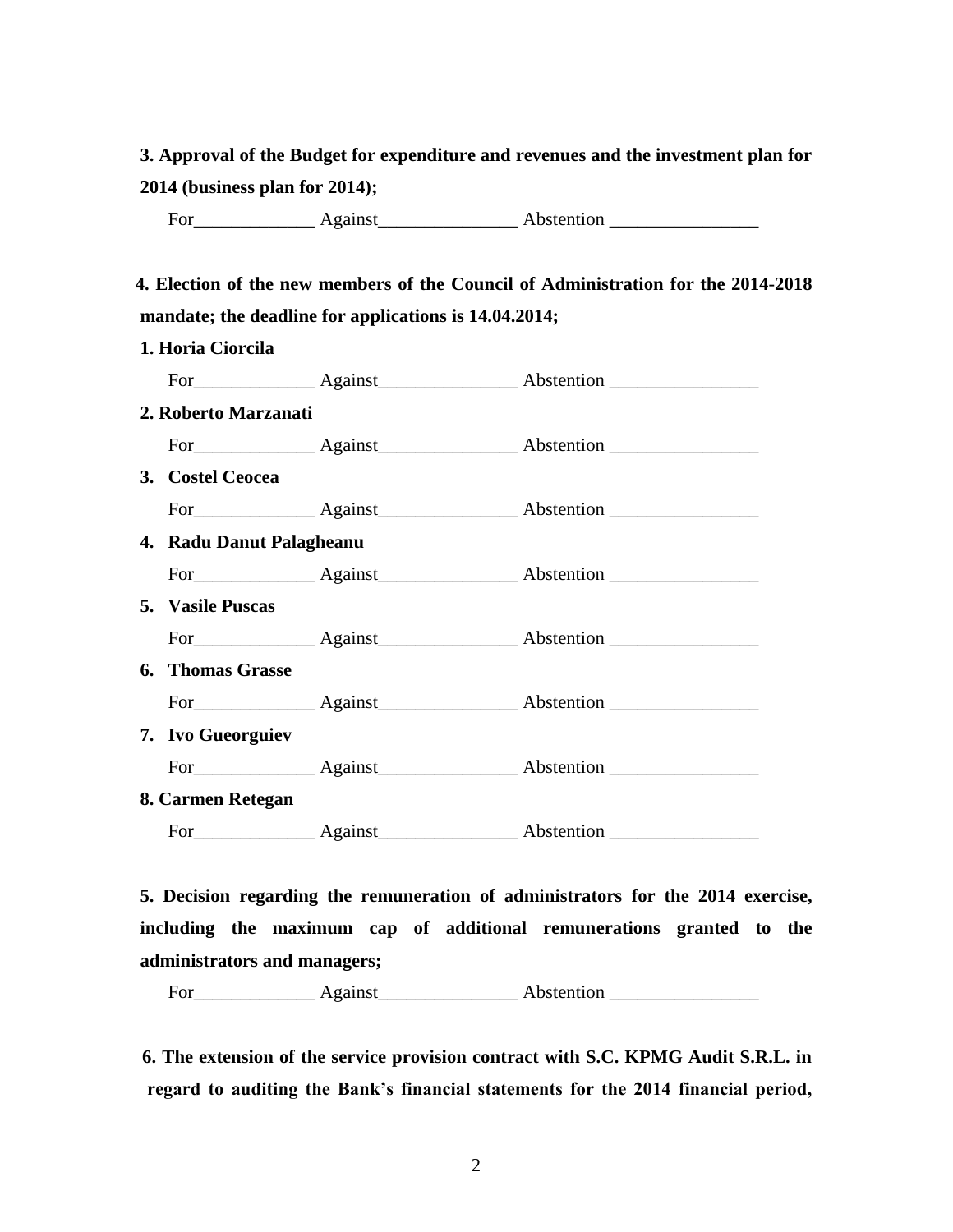**prepared in accordance with International Financial Reporting Standards, according to N.B.R. order no. 27/2010, with subsequent modifications;**

For\_\_\_\_\_\_\_\_\_\_\_\_\_ Against\_\_\_\_\_\_\_\_\_\_\_\_\_\_\_ Abstention \_\_\_\_\_\_\_\_\_\_\_\_\_\_\_\_

 **7. Approval of the date of May 30, 2014 as the registration date (defined as the date of identification of the shareholders who are to benefit from dividends and other rights under the GSM decisions);**

For\_\_\_\_\_\_\_\_\_\_\_\_\_ Against\_\_\_\_\_\_\_\_\_\_\_\_\_\_\_ Abstention \_\_\_\_\_\_\_\_\_\_\_\_\_\_\_\_

**8. Approval of mandates for the Council of Administration and its members individually to carry out the decisions adopted by the Ordinary General Shareholders Meeting.**

For\_\_\_\_\_\_\_\_\_\_\_\_\_ Against\_\_\_\_\_\_\_\_\_\_\_\_\_\_\_ Abstention \_\_\_\_\_\_\_\_\_\_\_\_\_\_\_\_

**For the Extraordinary General Meeting**:

**1. Increase of the share capital with the amount of 352.742.991 lei, by issuing 352.742.991 new shares, with a nominal value of 1 leu/share. The increase in the share capital will be carried out by using the following source:**

**a) capitalization of reserves from the net profit of the year 2013 in amount of 352.742.991 lei, by issuing a number of 352.742.991 shares, with a nominal value of 1 leu/share, to the benefit of shareholders registered with the Shareholding Register held by the Central Depository at the registration date that will be established by the GSM (proposed date May 30, 2014);** 

For\_\_\_\_\_\_\_\_\_\_\_\_\_ Against\_\_\_\_\_\_\_\_\_\_\_\_\_\_\_ Abstention \_\_\_\_\_\_\_\_\_\_\_\_\_\_\_\_

**2. Approval of the Bank's share buyback, in accordance with the applicable legal provisions, under the following terms and conditions: a maximum 17.000.000 shares (0.77% of the total shares included in the share capital) with a nominal value of 1 leu/share at a minimum price equal to the market price on BSE at the moment of**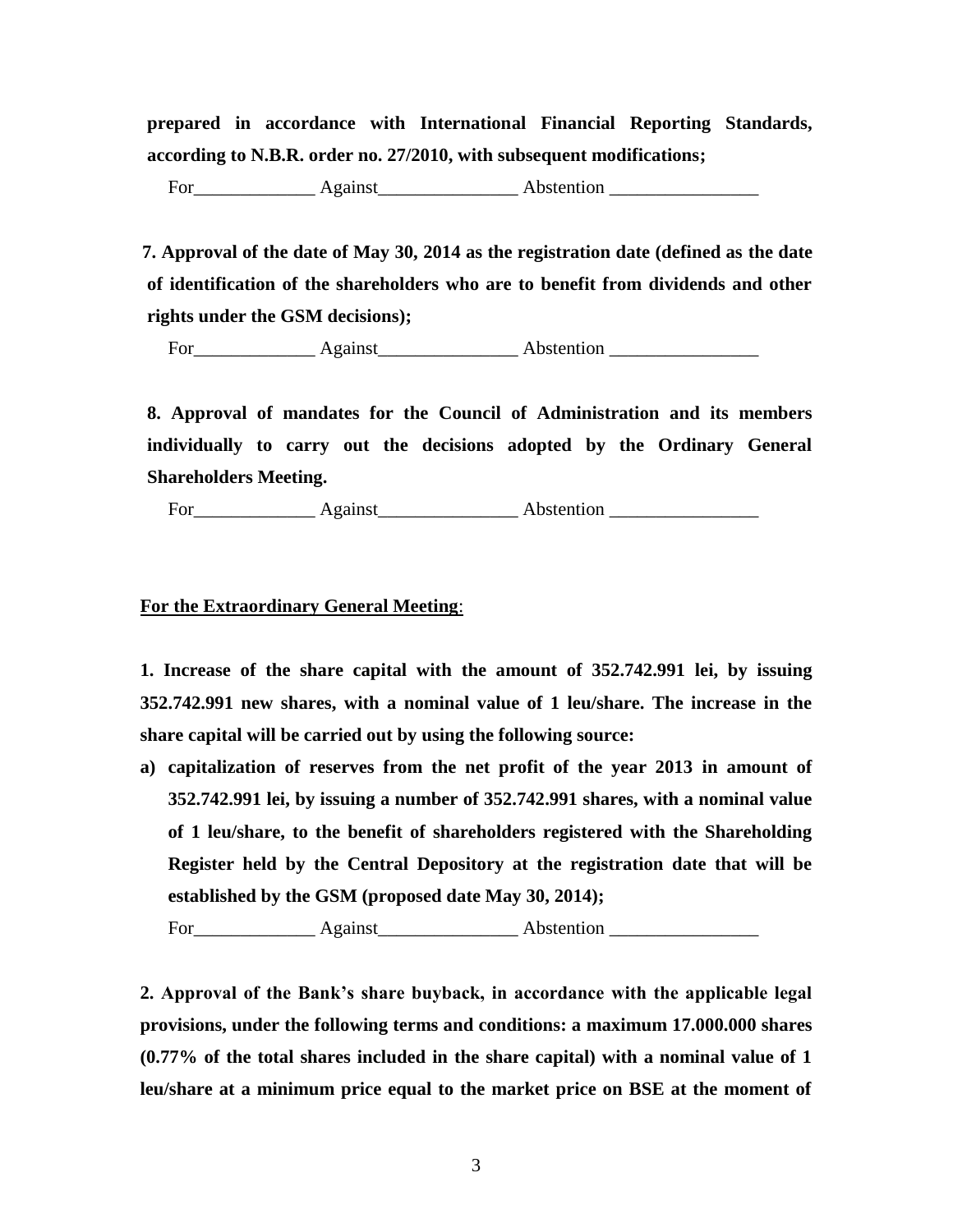**the buyback and a maximum price of 2,5 lei, for a period of maximum 18 months as of the publishing date of the EGSM resolution in the Official Gazette of Romania, Part IV, with the purpose of implementing a remuneration program capable of ensuring the compliance with the long-term performance principles and a share retention program for a period of at least 3 years, and the granting of a mandate for the Council of Administration for the enforcement of this resolution;**

For\_\_\_\_\_\_\_\_\_\_\_\_\_ Against\_\_\_\_\_\_\_\_\_\_\_\_\_\_\_ Abstention \_\_\_\_\_\_\_\_\_\_\_\_\_\_\_\_

### **3**. **Modification of the Constitutional Act as follows:**

• Additions to Article 6 – Object of activity, according to NACE codes: *6612 – Brokering of financial deals*

For\_\_\_\_\_\_\_\_\_\_\_\_\_ Against\_\_\_\_\_\_\_\_\_\_\_\_\_\_\_ Abstention \_\_\_\_\_\_\_\_\_\_\_\_\_\_\_\_

• Modification to art.  $12$  – General meetings – let. b) *Each shareholder may participate in the General Meetings, either in person or by a special power of attorney given in original to another person, who may or may not be a shareholder in the Bank, under legal conditions. Such a power of attorney shall be submitted to the Bank five days before the date scheduled for the meeting. Legal entities are represented in the general meetings by their legal representatives or other authorized persons.*

For\_\_\_\_\_\_\_\_\_\_\_\_\_ Against\_\_\_\_\_\_\_\_\_\_\_\_\_\_\_ Abstention \_\_\_\_\_\_\_\_\_\_\_\_\_\_\_\_

• Modification to art.  $12$  – General Meetings – let. d) para. 1, as follows:

*The General Meetings may be ordinary or extraordinary. General Meetings shall be convened by the Council of Administration, according to the law. The convening notice for any GSM shall be published in the Official Gazette and in one of the newspapers with national circulation and shall include the date and place of the meeting and the agenda, clearly indicating all the issues to be debated. The deadline for the meeting shall not be earlier than 30 days after the publication of the convening notice.*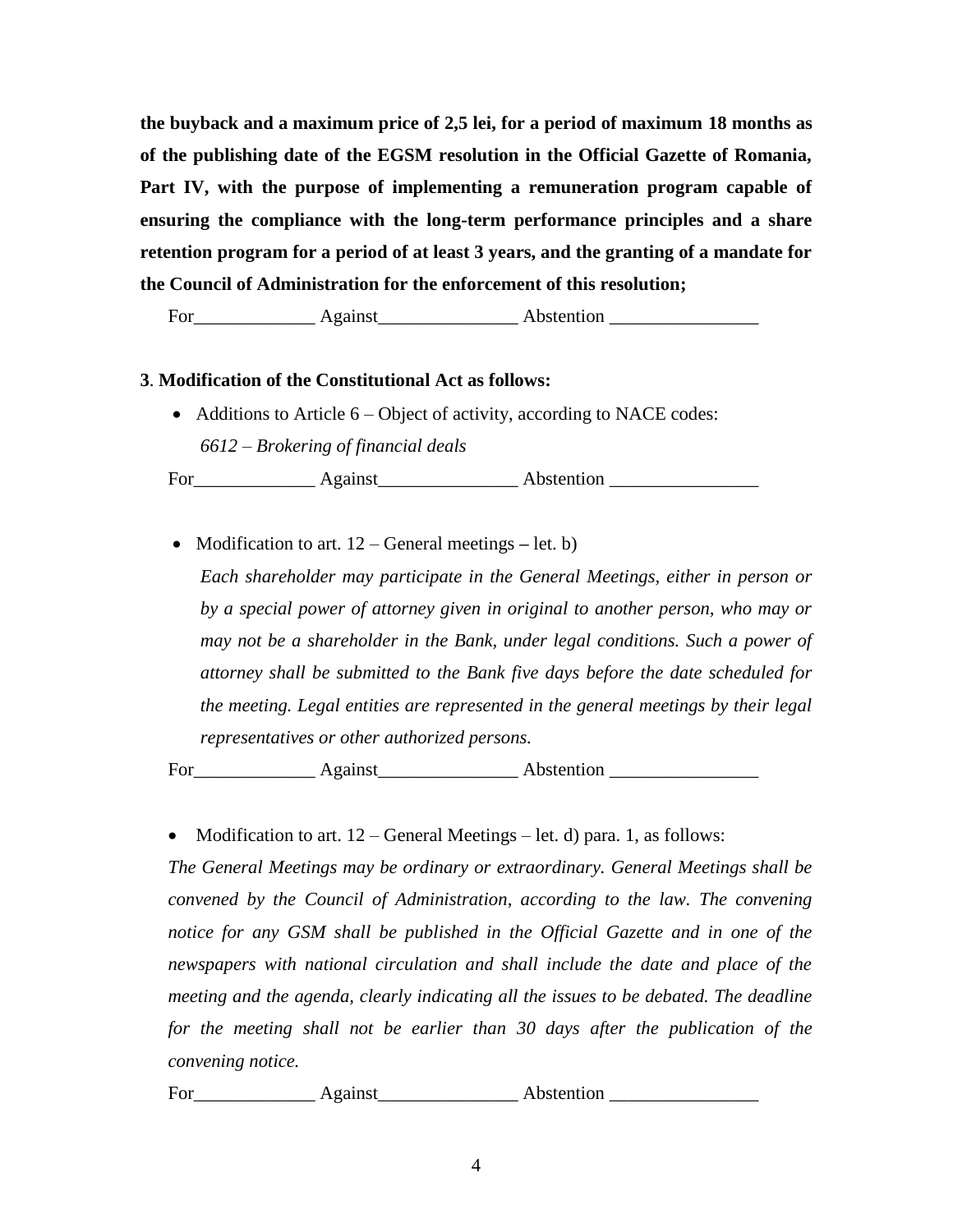• Removal of Art. 12, para. 1 and 2, let.  $e$ ) – General Meetings

For Against Abstention

• Modification of art.  $13 -$ Council of Administration – let. d), as follows: *After obtaining all prior authorizations from legal authorities, the signatures of the members of the Council of Administration will be submitted to the Trade Registry. If this obligation is not fulfilled, the administrator in question is considered to be divested of his/her rights*

For Against Abstention **Abstention** 

• Modification to art.  $13$  – Council of Administration – let. e), sub-point. a), as follows:

*To approve the Rules for Organization and Administration, the Code of Ethics and Conduct, the organization chart, as well as the principles for staff remuneration and retention;*

For Against Abstention **Abstention** 

• Removal of let. e), sub-point b) of art.  $13$  – Council of Administration

For\_\_\_\_\_\_\_\_\_\_\_\_\_ Against\_\_\_\_\_\_\_\_\_\_\_\_\_\_\_ Abstention \_\_\_\_\_\_\_\_\_\_\_\_\_\_\_\_

• Modification of art.  $13$  – Council of Administration – let. e), sub-point c), as follows:

*To approve the internal rules of the bank; the Council of Administration may mandate the approval of the internal rules to the Leaders' Committee and/or other specific committees, as applicable;*

For\_\_\_\_\_\_\_\_\_\_\_\_\_ Against\_\_\_\_\_\_\_\_\_\_\_\_\_\_\_ Abstention \_\_\_\_\_\_\_\_\_\_\_\_\_\_\_\_

• Modification of art.  $13$  – Council of Administration – let. e), sub-point d), as follows: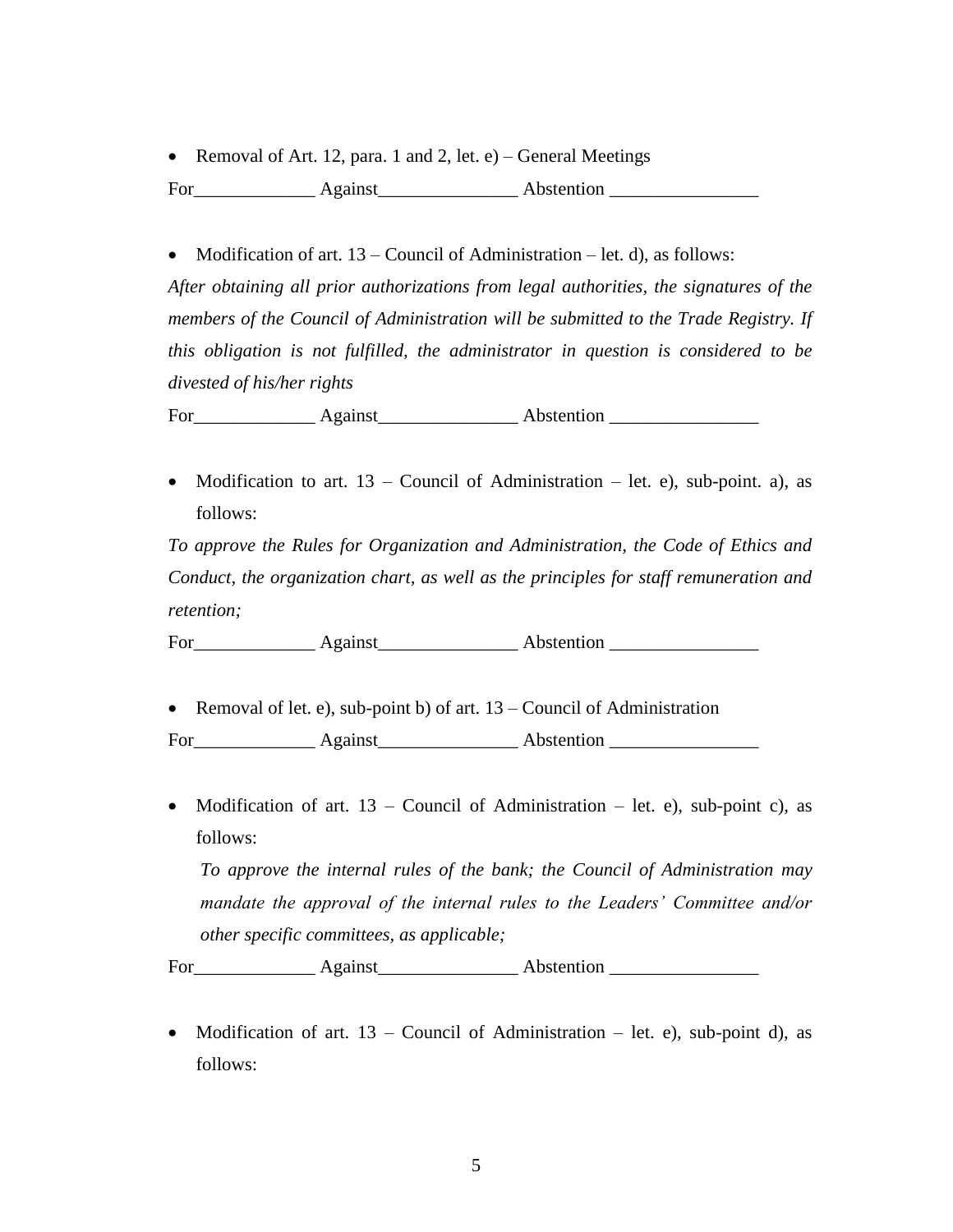*to approve, as applicable and under competences, financing contracts for the bank's current business;*

For\_\_\_\_\_\_\_\_\_\_\_\_\_ Against\_\_\_\_\_\_\_\_\_\_\_\_\_\_\_ Abstention \_\_\_\_\_\_\_\_\_\_\_\_\_\_\_\_

• Modification of art.  $13$  – Council of Administration – let. e), sub-point h), as follows:

*to appoint and to revoke, any time and in a justified manner, the Bank's leaders (Chief Executive Officer and deputy CEOs) and to establish the remuneration and the mandate period for each of them, as well as to appoint and to revoke, any time and in a justified manner the executive managers, managers in the Head Office and the managers of branches and to determine their powers and duties;*

For\_\_\_\_\_\_\_\_\_\_\_\_\_ Against\_\_\_\_\_\_\_\_\_\_\_\_\_\_\_ Abstention \_\_\_\_\_\_\_\_\_\_\_\_\_\_\_\_

• Modification of art.  $13$  – Council of Administration – let. e), sub-point i), as follows:

*to approve loans over the competence limits of the Committee for Credit Policy and Approvals, at the proposal of the Committee;*

For\_\_\_\_\_\_\_\_\_\_\_\_\_ Against\_\_\_\_\_\_\_\_\_\_\_\_\_\_\_ Abstention \_\_\_\_\_\_\_\_\_\_\_\_\_\_\_\_

• Modification of art.  $13$  – Council of Administration – let. e) sub-point j), as follows:

to approve the position of a partner with unlimited responsibility in other *competing companies for the Bank Leaders;*

For\_\_\_\_\_\_\_\_\_\_\_\_\_ Against\_\_\_\_\_\_\_\_\_\_\_\_\_\_\_ Abstention \_\_\_\_\_\_\_\_\_\_\_\_\_\_\_\_

• Modification to art.  $13$  – Council of Administration – let. e) sub-point 1), as follows:

*to approve the Bank's participation with capital in other companies (respectively to adopt decisions to create companies, to acquire shares in other entities, to increase or decrease capital participations, disposal/sale of participations);*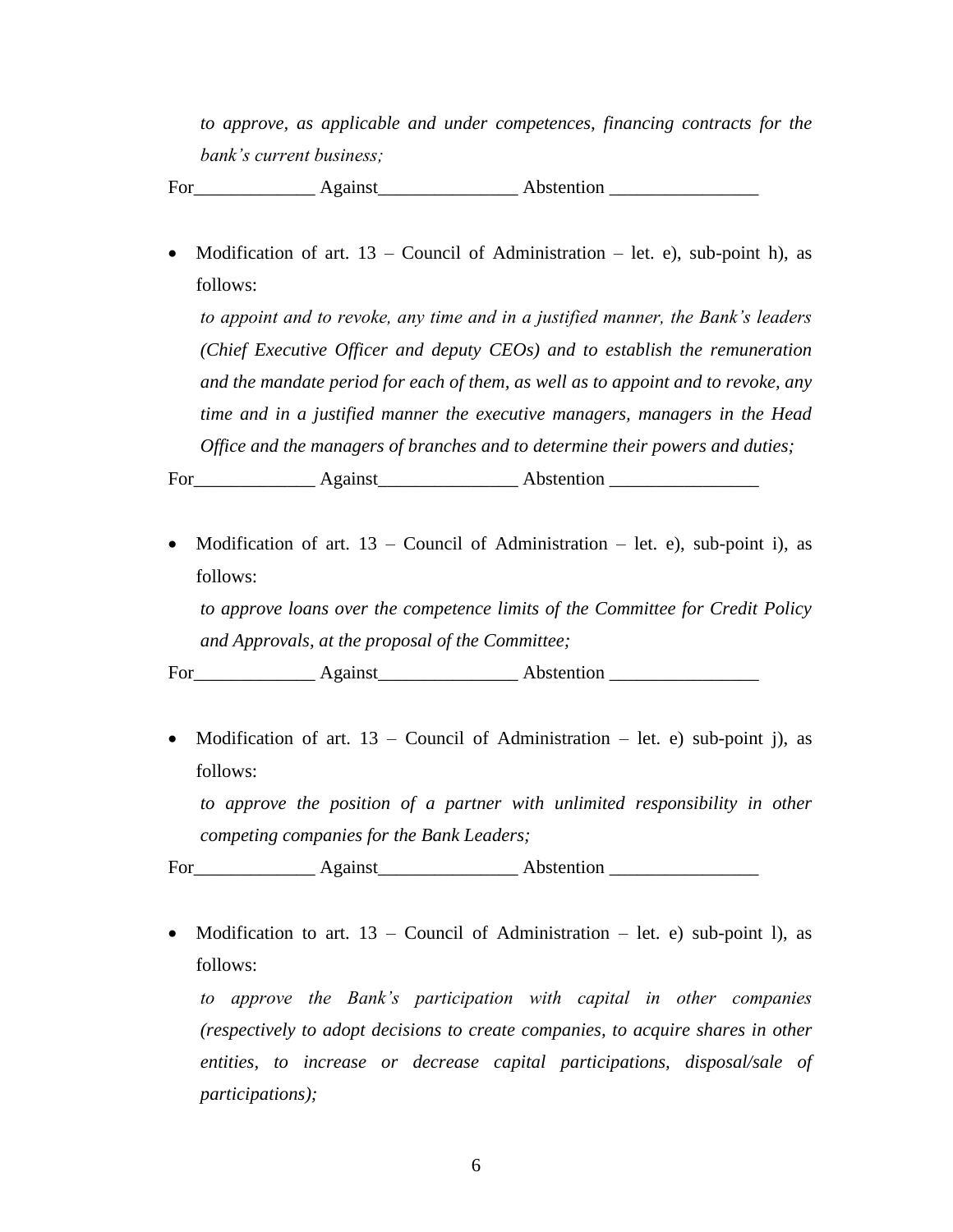| $\overline{\phantom{0}}$<br>For | 0.0100 | Abstention |
|---------------------------------|--------|------------|
|---------------------------------|--------|------------|

• Removal of Art. 13, let. e), sub-point  $n$ ) – Council of Administration

For\_\_\_\_\_\_\_\_\_\_\_\_\_ Against\_\_\_\_\_\_\_\_\_\_\_\_\_\_\_ Abstention \_\_\_\_\_\_\_\_\_\_\_\_\_\_\_\_

- Modification of art.  $13$  Council of Administration let. e) sub-point r), as follows: *to establish the complete annual earnings for key personnel; the CoA may delegate this competence to a CoA committee;* For Against Abstention **Abstention**
- Modification of art.  $13$  Council of Administration let. e) sub-point w), as follows:

*to approve any loan, guarantee or obligation assumed in derogatory conditions in line with the BT internal rules;*

For\_\_\_\_\_\_\_\_\_\_\_\_\_ Against\_\_\_\_\_\_\_\_\_\_\_\_\_\_\_ Abstention \_\_\_\_\_\_\_\_\_\_\_\_\_\_\_\_

• Modification of art.  $13$  – Council of Administration – let. f), para. 1) and 2), as follows:

*The Council of Administration shall meet at the headquarters of the Bank at least once a month or any time it is considered to be necessary, with an attendance of at least half of the number of its members. The convening notices must be sent to all members of the Council of Administration and shall include the place, the time and the agenda of the meeting. The members of the Council of Administration may take part in the meeting by telephone and that aspect is to be recorded in the minutes of the meeting. No decision can be taken on issues that are not included in the agenda, except for cases of emergency and provided that such decision is ratified in the following meeting by the members who were not present when it was taken. The Council of Administration shall be presided by the chairman or, in his absence, by a member of the Council of Administration appointed for this purpose. The decisions of the Council of Administration shall be taken (1) with an*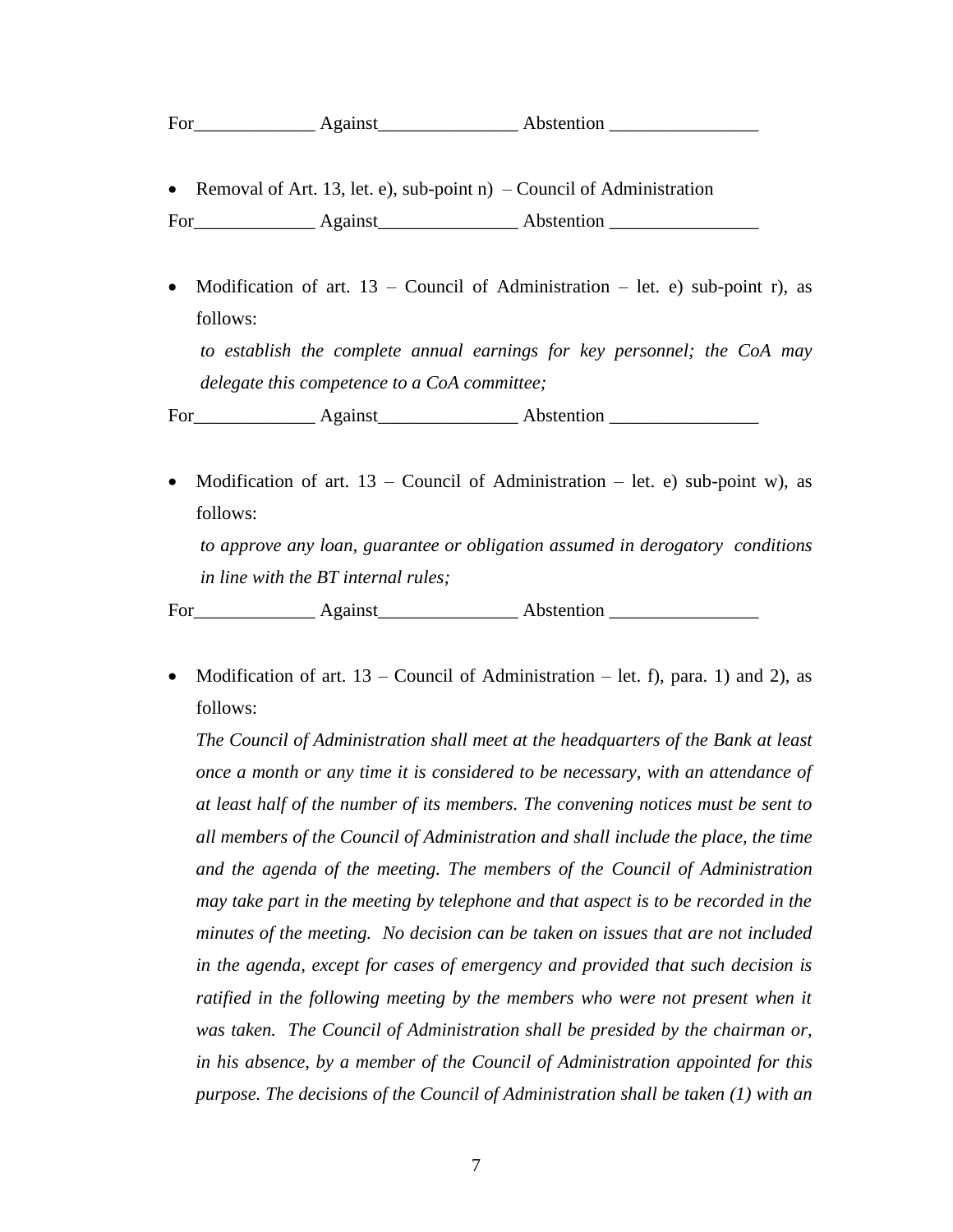*absolute majority vote of the present members and (2) with at least half of the total number of administrators and each such decision must be included in the minutes to be signed by the Chairman and the members of the Council of Administration. Participation in Council of Administration meetings can also take place via remote communication devices (video conference, telephone conference etc).* 

*Between two CoA meetings, in case of urgent matters, resolutions may be submitted electronically to all Council members, with the same rules regarding quorum for approval being applicable for such decisions.*

For\_\_\_\_\_\_\_\_\_\_\_\_\_ Against\_\_\_\_\_\_\_\_\_\_\_\_\_\_\_ Abstention \_\_\_\_\_\_\_\_\_\_\_\_\_\_\_\_

• Modification of art.  $13$  – Council of Administration let. f), para. 3 sub-point f) *the appointment or the dismissal of any bank leader;*

For Against Abstention **Abstention** 

• Modification of art.  $13$  – Council of Administration let. f), para. 4: *The notices for meetings must be given to each member of the Council of Administration at least 5 days prior to the proposed date of the meeting and such notices shall include an agenda with the items to be discussed during the meeting, unless the meetings are extraordinary (convened for matters of urgency), in which case the notice is to be sent at least 48 hours before such meeting to each member (together with an agenda of the extraordinary meeting).*

For\_\_\_\_\_\_\_\_\_\_\_\_\_ Against\_\_\_\_\_\_\_\_\_\_\_\_\_\_\_ Abstention \_\_\_\_\_\_\_\_\_\_\_\_\_\_\_\_

• Modification of art.  $14$  – the Leaders' Committee and Executive Management Committee – will be named "Leaders Committee", and the article will be modified as follows:

*Leaders' Committee*

*The management, organization and coordination of the bank's current business is ensured by the leaders (directors) of the bank (Chief Executive Officers and*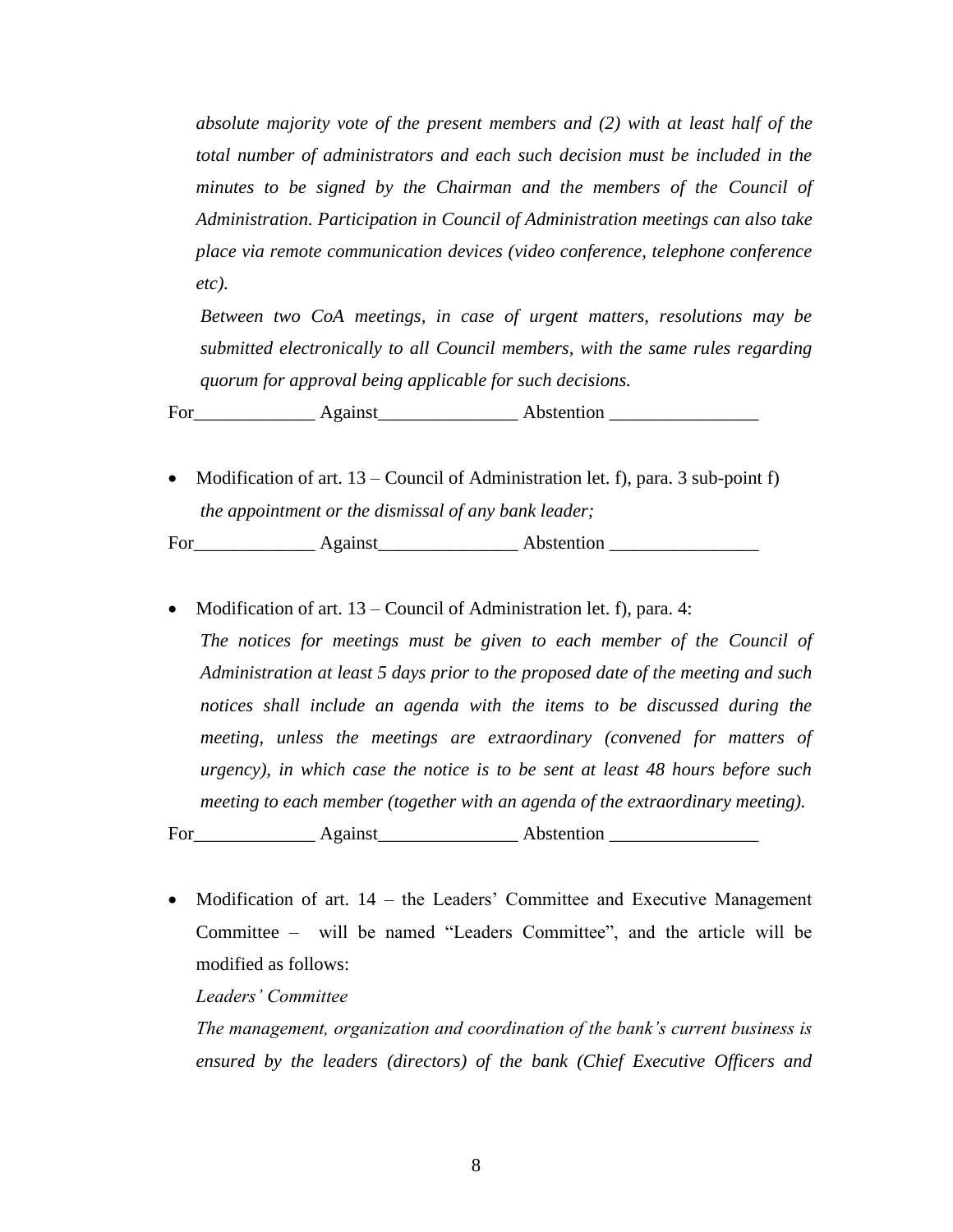*deputy CEOs), appointed by the Council of Administration, who together form the Leaders' Committee.* 

*The Chief Executive Officers and deputy CEOs will form together the Leaders' Committee.* 

*The Council of Administration mandates the bank's leaders to exercise jointly the powers of organization and management of the bank's activity. The bank leaders are vested with the rights, obligations and responsibilities provided in the relevant legislation and the Constitutional Act for the activities they coordinate according to the bank's organization chart. The leaders may, based on the received mandate, delegate some of their responsibilities in a clear and transparent way to specific committees/other structures or individually to executive managers and mid-level managers.*

*The Leaders' Committee shall adopt decisions by consensus; in case of disagreement, the subject will be forwarded to the Council of Administration. The Bank is validly bound in property related operations and current business in line with the internal regulations.*

For\_\_\_\_\_\_\_\_\_\_\_\_\_ Against\_\_\_\_\_\_\_\_\_\_\_\_\_\_\_ Abstention \_\_\_\_\_\_\_\_\_\_\_\_\_\_\_\_

• Removal of Art. 15 – Management

For\_\_\_\_\_\_\_\_\_\_\_\_\_ Against\_\_\_\_\_\_\_\_\_\_\_\_\_\_\_ Abstention \_\_\_\_\_\_\_\_\_\_\_\_\_\_\_\_

• Modification of art. 16 – Financial Auditors, by removing para. 1

- Modification of art.  $17 Bank's$  Books, Balance Sheet and Profit Distribution let. a), as follows: *The Bank shall keep its books in line with the applicable legal provisions.* For Against Abstention
- Modification of art.  $17 Bank's$  Books, Balance Sheet and Profit Distribution let. b) as follows: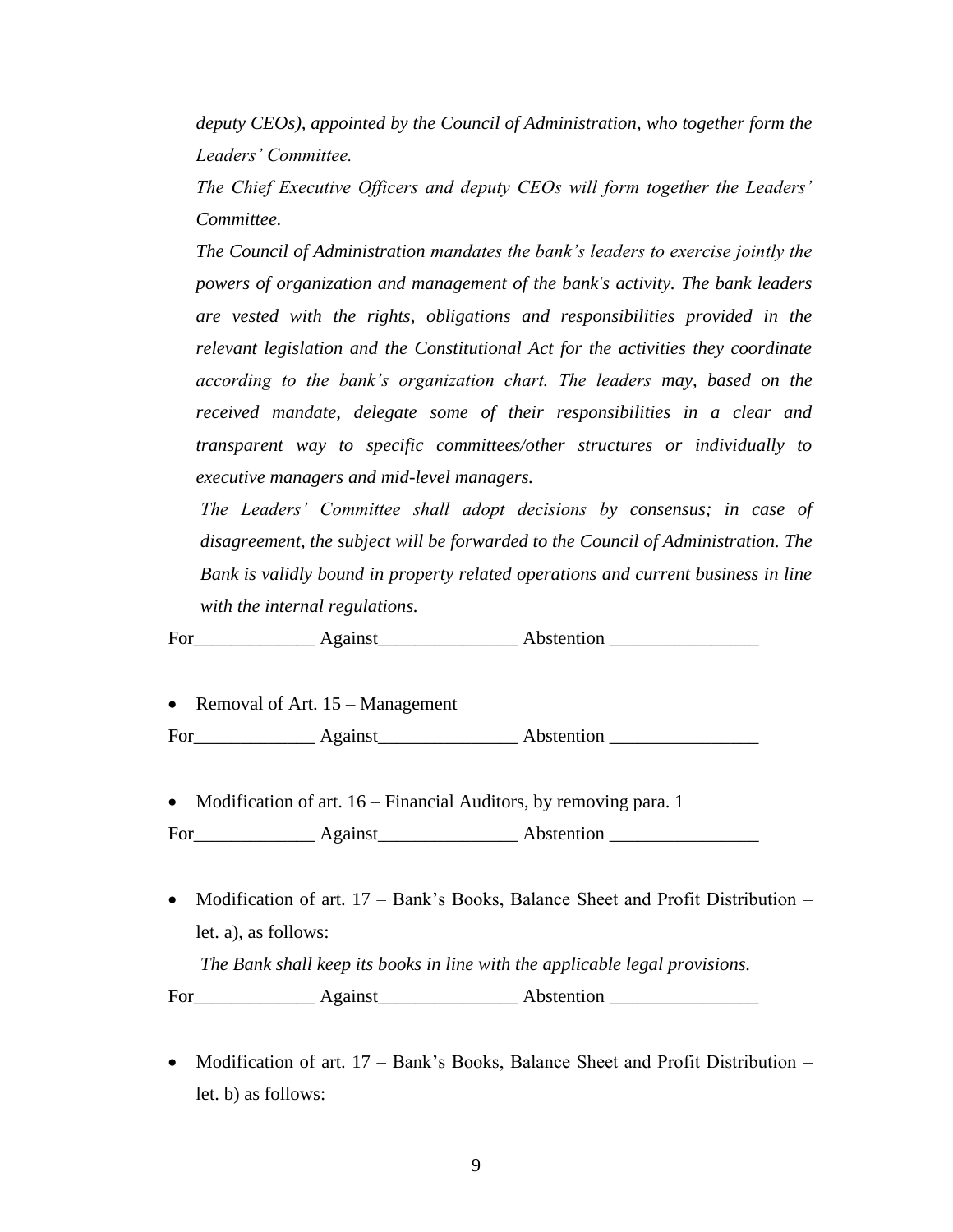*The Council of Administration must make available to the shareholders information about the shareholding structure, as well as about the debates in the General Meetings and release, upon request, excerpts of such documents, at the expense of the shareholders.*

For\_\_\_\_\_\_\_\_\_\_\_\_\_ Against\_\_\_\_\_\_\_\_\_\_\_\_\_\_\_ Abstention \_\_\_\_\_\_\_\_\_\_\_\_\_\_\_\_

• Modification of art.  $17 - Bank's Books$ , Balance Sheet and Profit Distribution – let. d) as follows:

*The Council of Administration shall prepare and present to the financial auditors in view of the preparation of the report to the General Meeting, the balance sheet of the previous fiscal year, the profit and loss account together with the report and any other underlying documents. The balance sheet and the profit and loss account shall be prepared in accordance with the law.*

For Against Abstention **Abstention** 

• Modification of art.  $17 - Bank's Books$ , Balance Sheet and Profit Distribution – let. e) as follows:

*The financial auditors shall verify if the financial statements are prepared according to the accounting regulations in force and shall prepare an audit report signed by the person who is authorized according to the law. The annual financial statements, together with the proposed profit distribution as well as the administrators' report for the related financial exercise are submitted for approval to the General Shareholders Meeting. The annual financial statements, duly approved, together with the administrators' report and the audit report shall be published according to the legislation in force. The General Shareholders' Meeting approves the amount of the annual bonuses, the remuneration of the members of the Council of Administration, of the Executive Management Committee as well as the amount and the purpose of the reserve fund, the special reserves and other funds under the law.*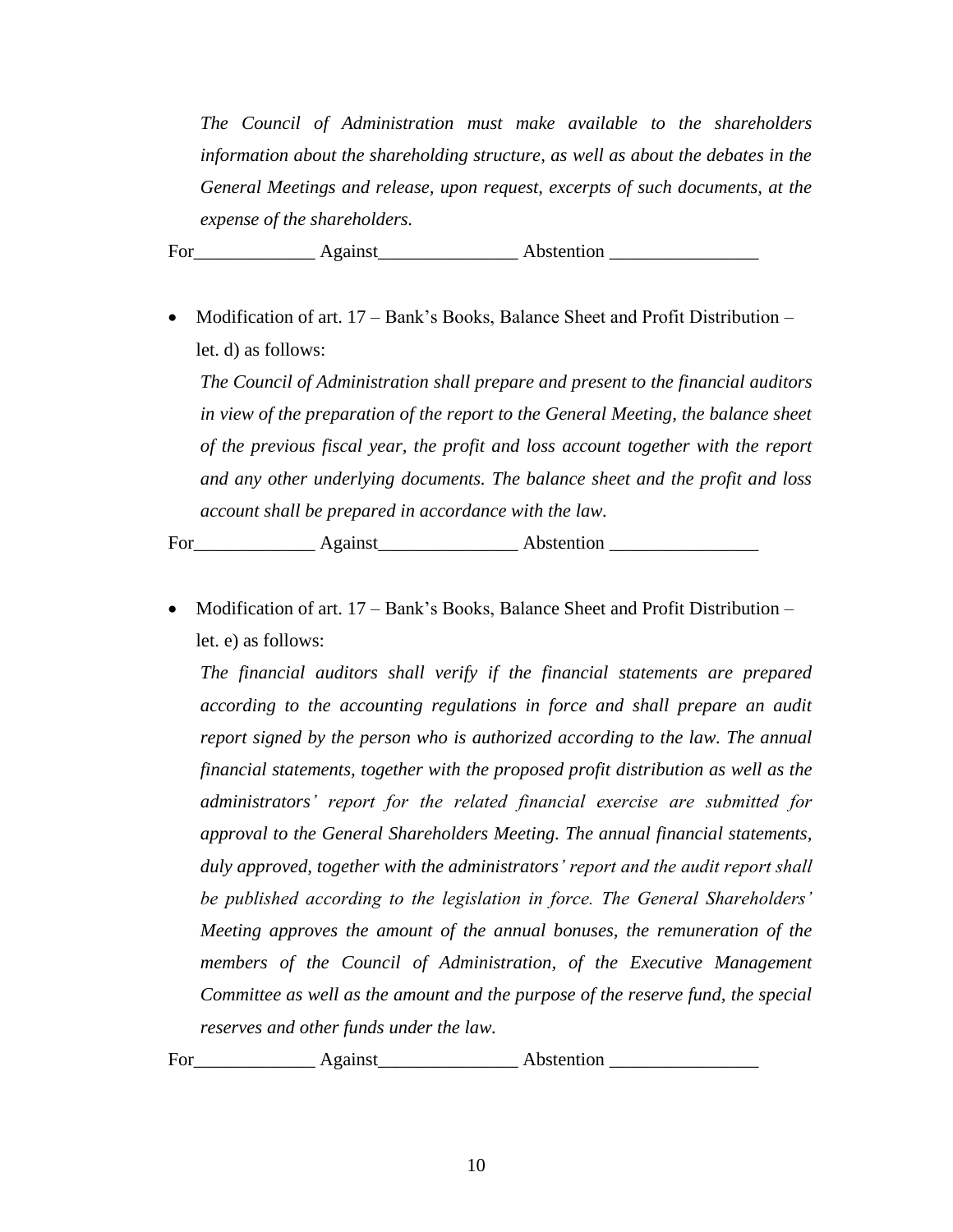• Removal of art. 19 let. b) – Personnel

For Against Abstention

• Modification of art. 19 let. c) – Personnel – as follows: *The members of the Council of Administration, the bank's leaders and all bank employees, irrespective of their position, must respect the legal rules in force, including those on keeping professional secrets in the banking field.*

For\_\_\_\_\_\_\_\_\_\_\_\_\_ Against\_\_\_\_\_\_\_\_\_\_\_\_\_\_\_ Abstention \_\_\_\_\_\_\_\_\_\_\_\_\_\_\_\_

| • Removal of art. 19 let. $d$ ) – Personnel |  |  |  |  |
|---------------------------------------------|--|--|--|--|
| Abstention<br>Against<br>For                |  |  |  |  |
|                                             |  |  |  |  |
| • Removal of art. $20 - Civil$ Liability    |  |  |  |  |

For\_\_\_\_\_\_\_\_\_\_\_\_\_ Against\_\_\_\_\_\_\_\_\_\_\_\_\_\_\_ Abstention \_\_\_\_\_\_\_\_\_\_\_\_\_\_\_\_

• Removal of art. 25 – Miscellaneous.

For\_\_\_\_\_\_\_\_\_\_\_\_\_ Against\_\_\_\_\_\_\_\_\_\_\_\_\_\_\_ Abstention \_\_\_\_\_\_\_\_\_\_\_\_\_\_\_\_

The numbering structure of the Articles of association will be modified.

**4. Approval of the date of May 30, 2014 as the registration date (defined as the date of identification of the shareholders who are to benefit from dividends and other rights under the GSM decisions).**

For\_\_\_\_\_\_\_\_\_\_\_\_\_ Against\_\_\_\_\_\_\_\_\_\_\_\_\_\_\_ Abstention \_\_\_\_\_\_\_\_\_\_\_\_\_\_\_\_

**5. Approval of the mandates for the Council of Administration and individually for each of its members, in order to carry out the decisions of the Extraordinary General Shareholders Meeting.**